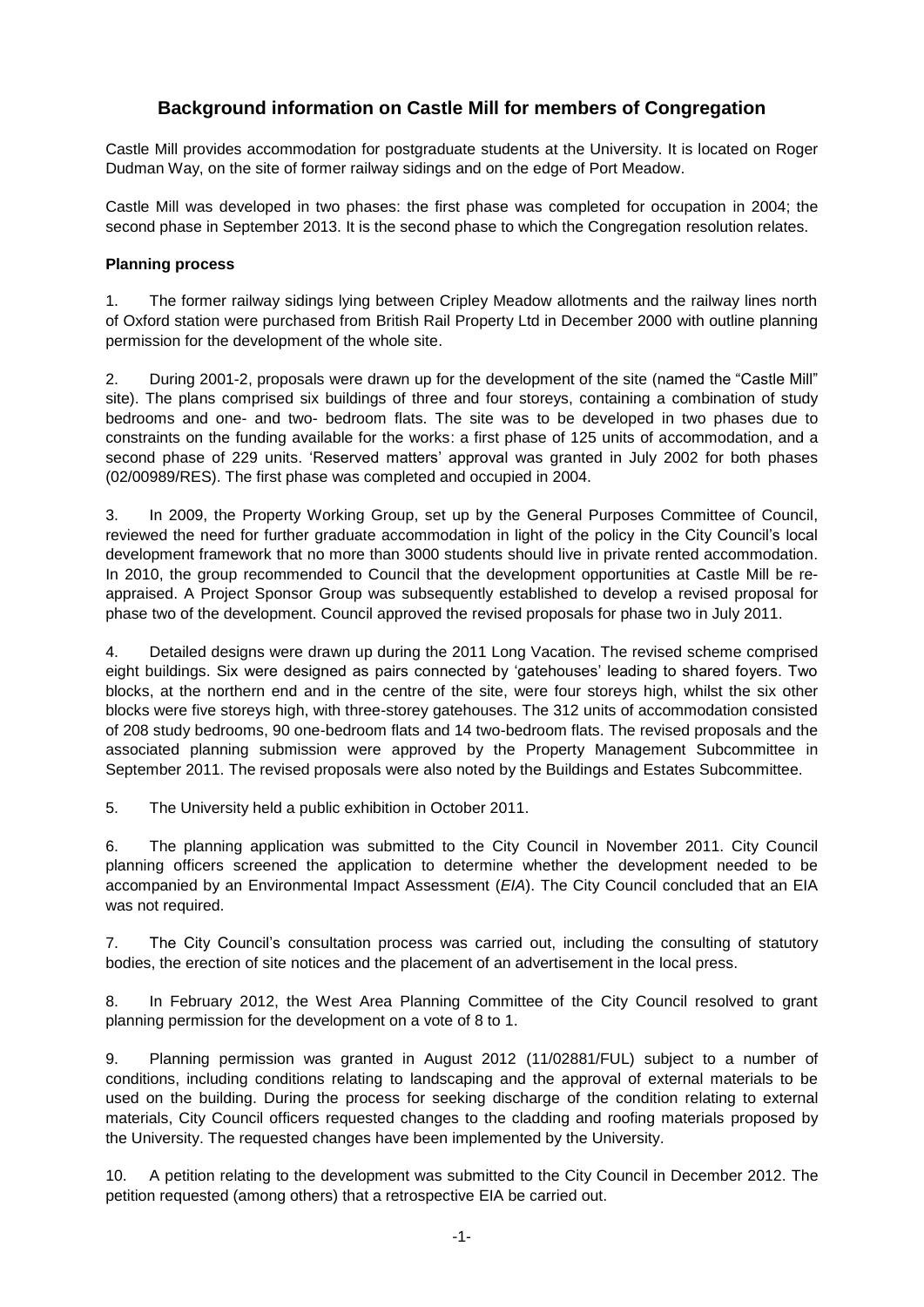11. In light of the petition, the City Council commissioned an independent review of the planning process from Vincent Goodstadt, a former President of the Royal Town Planning Institute. The report concluded that the City Council had fulfilled its statutory and legal requirements in all areas covered by the review, but that the planning process could have been improved by using the more extensive consultation processes found in best practice elsewhere. The City Council also instructed their Head of City Development to negotiate with the University to ameliorate the size and impact of the development. In response, the University offered to commission a voluntary retrospective EIA.

12. The phase two development was made available to students for occupation in late September 2013. It is now at 98% occupancy.

### **Environmental Statement**

13. The University instructed Nicholas Pearson Associates, an independent consultancy, to carry out an EIA in respect of the phase two development. They, in turn, instructed a number of consultants to undertake specific assessments.

14. The findings of the EIA were set out in the Environmental Statement. The Environmental Statement was submitted to the City Council in October 2014. It proposed three indicative options which could be implemented, subject to obtaining planning permission. Each would mitigate the look of the eight buildings in phase two to varying degrees. The estimated costs of each option, as set out in the Environmental Statement, are provided in brackets:

**Option 1**: Building façade treatment (design mitigation measure 1) and tree planting (measure 2) *(£6,000,000)*;

**Option 2**: Building façade treatment (measure 1), tree planting (measure 2) and modification of roof forms to hip and low level roofs (measure 5) *(£13,500,000)*;

**Option 3**: Building façade treatment (measure 1), tree planting (measure 2), removal of a floor from six buildings and replacement of all roofs with low level roofs (measure 6). A total of 33 student residence units (38 bedrooms) would be removed *(£30,000,000)*.

15. The Environmental Statement considered the socio-economic and the landscape and visual impacts of all three options. The Environmental Statement concluded on balance that both options 2 and 3 would have adverse social and economic impacts. Both options would require the closure of all 312 units for at least one full academic year, resulting in the students having to find alternative accommodation during the period of the building works; and option 3 would also involve the permanent loss of 33 units (38 bedrooms) on the top floor of the development, which comprise mainly one- and two- bedroom flats for small families and older students (Chapter 15, Environmental Statement).

16. Considering the landscape and visual impacts, the Environmental Statement stated that Option 1 would reduce the effect on a limited number of landscape and visual impacts from 'substantial adverse' to 'moderate adverse'. Option 2 would reduce the effect on the majority of landscape and visual impacts to 'moderate adverse'. Option 3 would reduce the effect on the majority of landscape and visual impacts to 'slight to moderate adverse', and to 'slight adverse' when vegetation was in leaf (Chapter 7, Environmental Statement).

17. The Environmental Statement further concluded that, with the improvements proposed in Option 1, the advantages of the development would outweigh any residual harm. It would be consistent with the development plan allocation and would pay proper regard to all other material planning considerations (Chapter 6, Environmental Statement).

18. The City Council ran a public consultation on issues raised in the Environmental Statement from 30 October to 19 December 2014. The University held two public exhibition events for members of the local community to view the Environmental Statement and mitigation proposals on 5 and 6 December 2014.